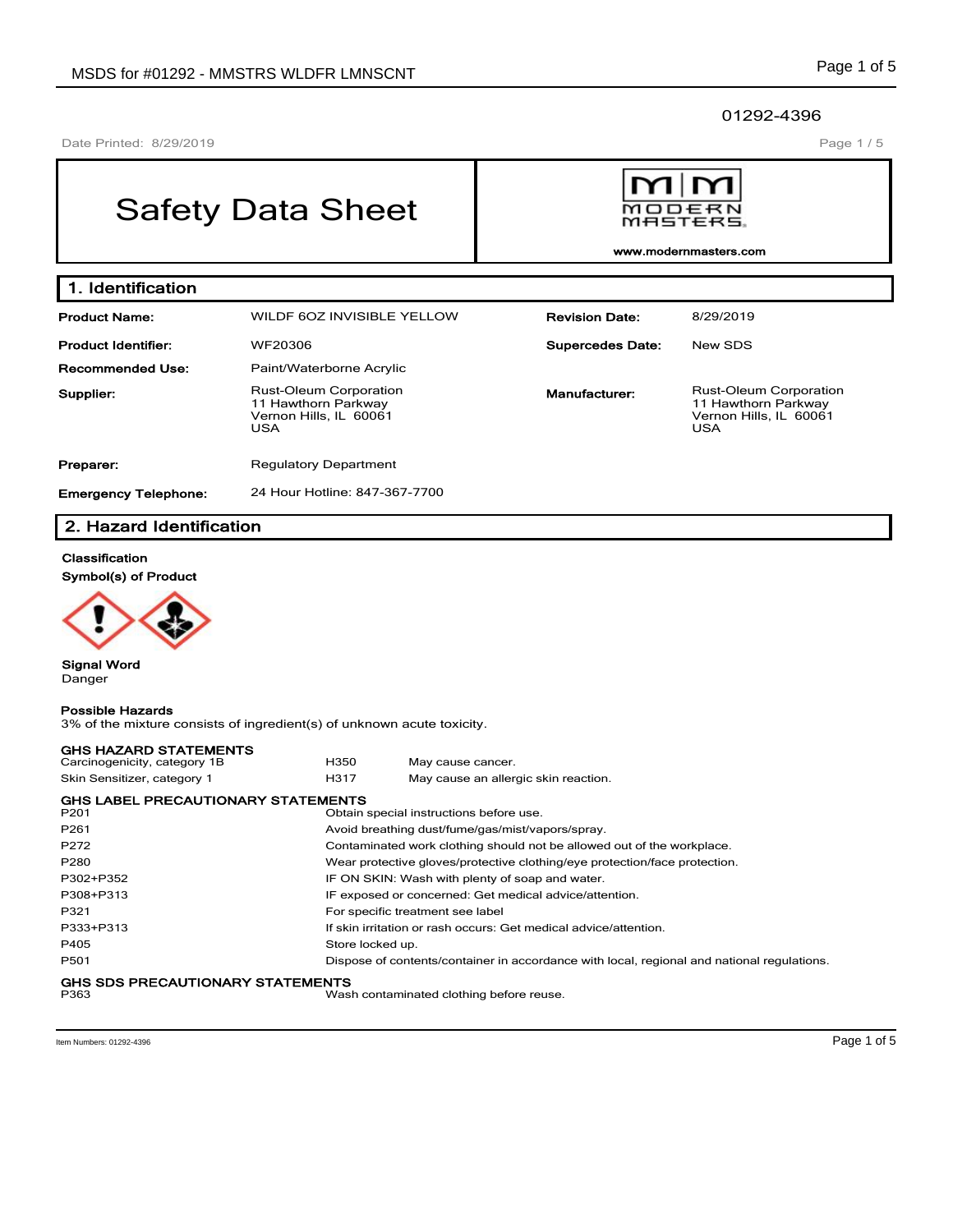Date Printed: 8/29/2019

| <b>HAZARDOUS SUBSTANCES</b>                                 |            |               |                       |                       |
|-------------------------------------------------------------|------------|---------------|-----------------------|-----------------------|
| <b>Chemical Name</b>                                        | CAS-No.    | Wt.%<br>Range | <b>GHS Symbols</b>    | <b>GHS Statements</b> |
| <b>Hydrous Magnesium Silicate</b>                           | 14807-96-6 | $2.5 - 10$    | Not Available         | Not Available         |
| Distillates (Petroleum) Solvent-Dewaxed Heavy<br>Paraffinic | 64742-65-0 | $01 - 10$     | GHS08                 | H350                  |
| 2,2,4-Trimethyl-1,3-Pentanediol Isobutyrate                 | 25265-77-4 | $0.1 - 1.0$   | GHS06                 | H <sub>331</sub>      |
| Ethylene Glycol Monobutyl Ether                             | 111-76-2   | $0.1 - 1.0$   | GHS07                 | H302-312-315-319-332  |
| 2,4,7,9-Tetramethyl-5-Decyne-4,7-Diol                       | 126-86-3   | $0.1 - 1.0$   | GHS05-GHS07           | H302-312-317-318      |
| 3-lodo-2-Propynyl Butyl Carbamate                           | 55406-53-6 | $0.1 - 1.0$   | GHS05-GHS06-<br>GHS08 | H302-317-318-331-372  |

# **4. First-Aid Measures**

**FIRST AID - EYE CONTACT:** Immediately flush eyes with plenty of water for at least 15 minutes holding eyelids open. Get medical attention. Do NOT allow rubbing of eyes or keeping eyes closed.

**FIRST AID - SKIN CONTACT:** Wash skin with soap and water. Remove contaminated clothing. Get medical attention if irritation develops or persists.

**FIRST AID - INHALATION:** Remove to fresh air. If not breathing, give artificial respiration. If breathing is difficult, give oxygen. Get immediate medical attention. Do NOT use mouth-to-mouth resuscitation. If you experience difficulty in breathing, leave the area to obtain fresh air. If continued difficulty is experienced, get medical assistance immediately.

**FIRST AID - INGESTION:** If swallowed, rinse mouth with water. If feeling unwell, get medical attention. Swallowing less than an ounce will not cause significant harm. For larger amounts, do not induce vomiting, but give one or two glasses of water to drink and get medical attention.

# **5. Fire-Fighting Measures**

**EXTINGUISHING MEDIA:** Alcohol Film Forming Foam, Carbon Dioxide, Dry Chemical, Dry Sand, Water Fog

**UNUSUAL FIRE AND EXPLOSION HAZARDS:** Keep containers tightly closed. FLASH POINT IS TESTED TO BE GREATER THAN 200 DEGREES F. No unusual fire or explosion hazards noted.

**SPECIAL FIREFIGHTING PROCEDURES:** Water may be used to cool closed containers to prevent buildup of steam. If water is used, fog nozzles are preferred.

**Special Fire and Explosion Hazard (Combustible Dust):** No Information

## **6. Accidental Release Measures**

**STEPS TO BE TAKEN IF MATERIAL IS RELEASED OR SPILLED:** If spilled, contain spilled material and remove with inert absorbent. Dispose of contaminated absorbent, container, and unused contents in accordance with local, state, and federal regulations. Do not incinerate closed containers

# **7. Handling and Storage**

**HANDLING:** Wash thoroughly after handling. Wash hands before eating. Remove contaminated clothing and launder before reuse. Use only with adequate ventilation. Follow all SDS and label precautions even after container is emptied because it may retain product residues. Avoid breathing fumes, vapors, or mist. Avoid contact with eyes, skin and clothing. **STORAGE:** Store in a dry, well ventilated place. Keep container tightly closed when not in use.

**Advice on Safe Handling of Combustible Dust:** No Information

Page 2 / 5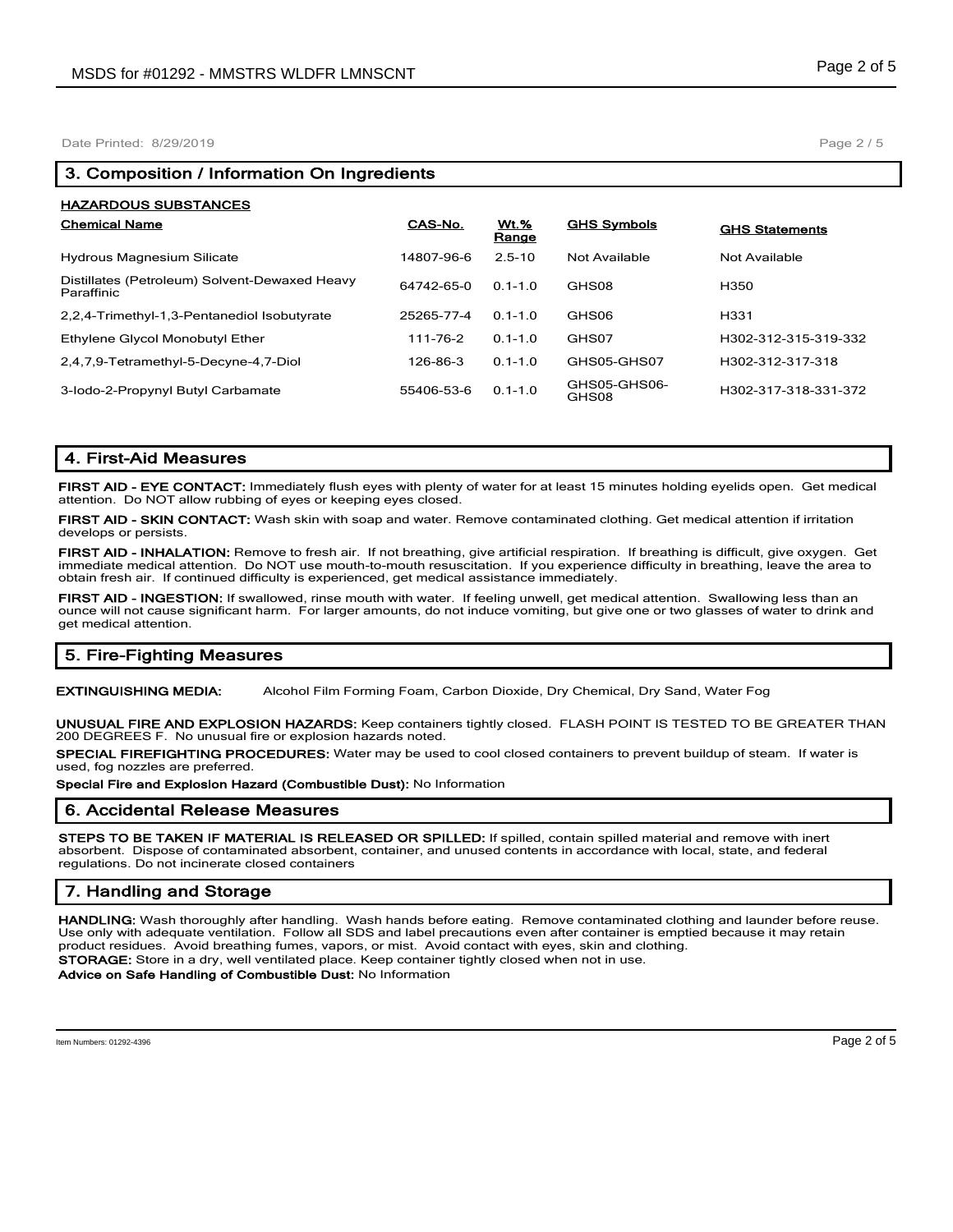#### Date Printed: 8/29/2019

## **8. Exposure Controls / Personal Protection**

| <b>Chemical Name</b>                                         | CAS-No.    | Weight %<br>Less Than | <b>ACGIH TLV-</b><br><b>TWA</b> | <b>ACGIH TLV-</b><br><b>STEL</b> | <b>OSHA PEL-TWA</b> | <b>OSHA PEL-</b><br><b>CEILING</b> |
|--------------------------------------------------------------|------------|-----------------------|---------------------------------|----------------------------------|---------------------|------------------------------------|
| Hydrous Magnesium Silicate                                   | 14807-96-6 | 5.0                   | $2$ mg/m $3$                    | N.E.                             | N.E.                | N.E.                               |
| Distillates (Petroleum) Solvent-<br>Dewaxed Heavy Paraffinic | 64742-65-0 | 1.0                   | N.E.                            | N.E.                             | N.E.                | N.E.                               |
| 2,2,4-Trimethyl-1,3-Pentanediol<br>Isobutyrate               | 25265-77-4 | 1.0                   | N.E.                            | N.E.                             | N.E.                | N.E.                               |
| Ethylene Glycol Monobutyl<br>Ether                           | 111-76-2   | 1.0                   | 20 ppm                          | N.E.                             | 50 ppm              | N.E.                               |
| $2,4,7,9$ -Tetramethyl-5-<br>Decyne-4,7-Diol                 | 126-86-3   | 1.0                   | N.E.                            | N.E.                             | N.E.                | N.E.                               |
| 3-lodo-2-Propynyl Butyl<br>Carbamate                         | 55406-53-6 | 1.0                   | N.E.                            | N.E.                             | N.E.                | N.E.                               |

#### **PERSONAL PROTECTION**

**ENGINEERING CONTROLS:** Use process enclosures, local exhaust ventilation, or other engineering controls to control airborne levels below recommended exposure limits. Prevent build-up of vapors by opening all doors and windows to achieve crossventilation.

**RESPIRATORY PROTECTION:** A respiratory protection program that meets OSHA 1910.134 and ANSI Z88.2 requirements must be followed whenever workplace conditions warrant a respirator's use.

**SKIN PROTECTION:** Use gloves to prevent prolonged skin contact. Nitrile or Neoprene gloves may afford adequate skin protection. **EYE PROTECTION:** Use safety eyewear designed to protect against splash of liquids.

**OTHER PROTECTIVE EQUIPMENT:** Refer to safety supervisor or industrial hygienist for further guidance regarding types of personal protective equipment and their applications.

**HYGIENIC PRACTICES:** Wash thoroughly with soap and water before eating, drinking or smoking. Remove contaminated clothing immediately and launder before reuse.

**Engineering Measures for Combustible Dust:** No Information

## **9. Physical and Chemical Properties Appearance:** Liquid **Physical State:** Liquid **Odor:** The Solvent Like **Container Codor Threshold:** N.E. **Specific Gravity:** 1.237 **pH:** N.A. **Freeze Point, °C:** N.D. **Viscosity:** N.D. **Solubility in Water:** Slight **Partition Coefficient, n-octanol/**<br> **Personnestion Term C:** N.D. N.D. Water: **water:** N.D. **Decompostion Temp., °C:** N.D. **Boiling Range, °C:** 93 - 537 **Explosive Limits, vol%:** 2.6 - 12.6 **Flammability:** Does not Support Combustion **Flash Point, °C:** 94 **Evaporation Rate: Auto-ignition Temp., °C:** N.D. **Slower than Ether Auto-ignition Temp., °C:** N.D. **Vapor Density:** Heavier than Air **Vapor Pressure:** N.D.

(See "Other information" Section for abbreviation legend)

## **10. Stability and Reactivity**

#### **CONDITIONS TO AVOID:** No Information

**INCOMPATIBILITY:** Incompatible with strong oxidizing agents, strong acids and strong alkalies.

**HAZARDOUS DECOMPOSITION:** When heated to decomposition, it emits acrid smoke and irritating fumes.

**HAZARDOUS POLYMERIZATION:** Will not occur under normal conditions.

**STABILITY:** This product is stable under normal storage conditions.

## **11. Toxicological Information**

**EFFECTS OF OVEREXPOSURE - EYE CONTACT:** Irritating, and may injure eye tissue if not removed promptly.

**EFFECTS OF OVEREXPOSURE - SKIN CONTACT:** Low hazard for usual industrial handling or commercial handling by trained personnel.

**EFFECTS OF OVEREXPOSURE - INHALATION:** High gas, vapor, mist or dust concentrations may be harmful if inhaled. Avoid

Item Numbers: 01292-4396 Page 3 of 5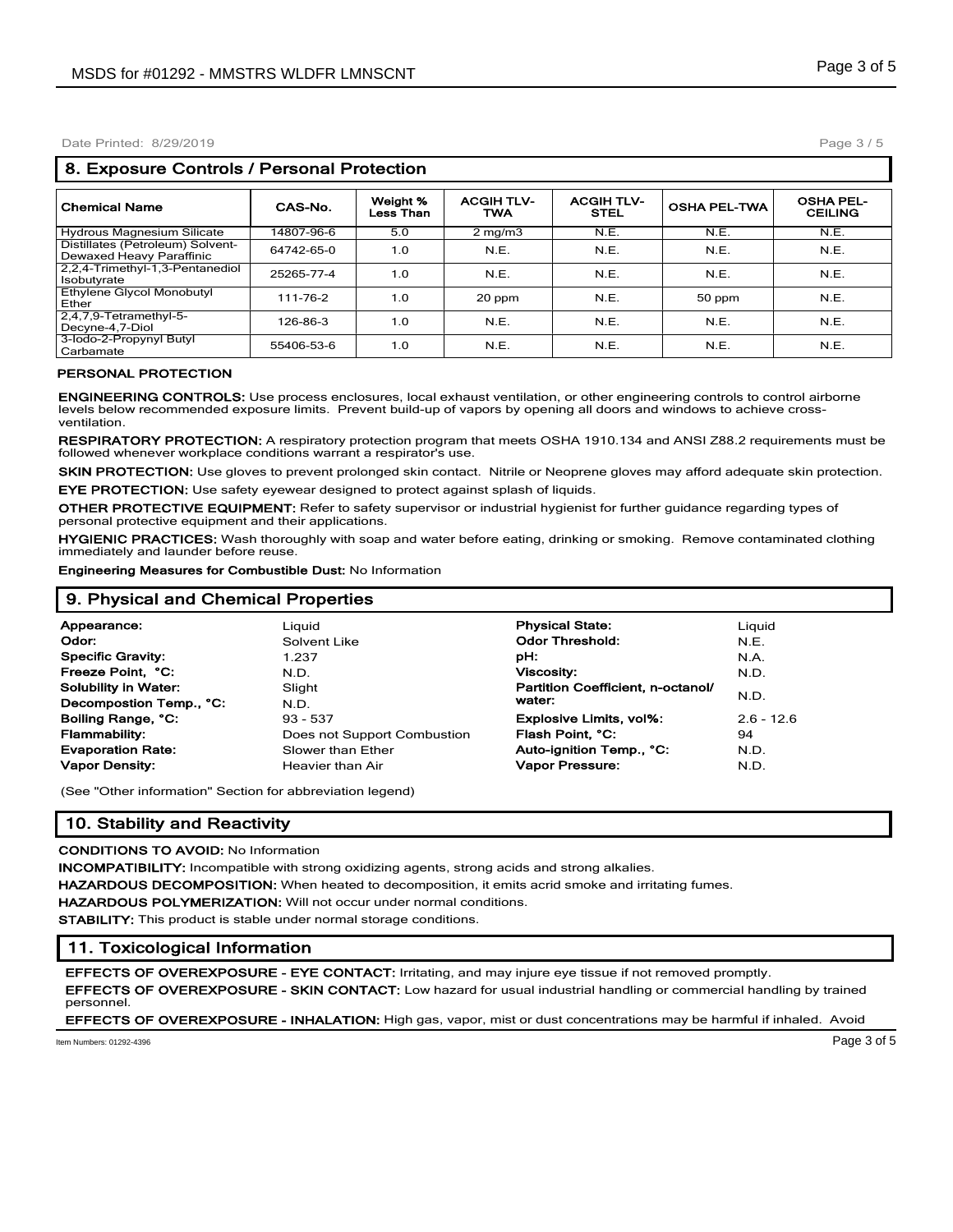|            | Date Printed: 8/29/2019                                                                                                                    |                  |                    |                  |  |  |  |
|------------|--------------------------------------------------------------------------------------------------------------------------------------------|------------------|--------------------|------------------|--|--|--|
|            | breathing fumes, spray, vapors, or mist.                                                                                                   |                  |                    |                  |  |  |  |
|            | <b>EFFECTS OF OVEREXPOSURE - INGESTION:</b> Substance may be harmful if swallowed.                                                         |                  |                    |                  |  |  |  |
|            | <b>EFFECTS OF OVEREXPOSURE - CHRONIC HAZARDS: No Information</b>                                                                           |                  |                    |                  |  |  |  |
|            | <b>PRIMARY ROUTE(S) OF ENTRY:</b> Eye Contact, Ingestion, Inhalation, Skin Absorption, Skin Contact                                        |                  |                    |                  |  |  |  |
|            | <b>ACUTE TOXICITY VALUES</b><br>The acute effects of this product have not been tested. Data on individual components are tabulated below: |                  |                    |                  |  |  |  |
| CAS-No.    | <b>Chemical Name</b>                                                                                                                       | Oral LD50        | Dermal LD50        | Vapor LC50       |  |  |  |
| 14807-96-6 | <b>Hydrous Magnesium Silicate</b>                                                                                                          | 6000             | N.E.               | 30               |  |  |  |
| 64742-65-0 | Distillates (Petroleum) Solvent-Dewaxed<br>Heavy Paraffinic                                                                                | >15000 mg/kg Rat | >5000 mg/kg Rabbit | N.E.             |  |  |  |
| 25265-77-4 | 2,2,4-Trimethyl-1,3-Pentanediol Isobutyrate                                                                                                | 3200 mg/kg Rat   | >15200 mg/kg Rat   | $>3.55$ mg/L Rat |  |  |  |
| 111-76-2   | Ethylene Glycol Monobutyl Ether                                                                                                            | 470 mg/kg Rat    | 1,060 mg/kg Rabbit | 11 $mg/L$        |  |  |  |
| 126-86-3   | 2,4,7,9-Tetramethyl-5-Decyne-4,7-Diol                                                                                                      | >500 mg/kg Rat   | >1000 mg/kg Rabbit | N.E.             |  |  |  |

126-86-3 2,4,7,9-Tetramethyl-5-Decyne-4,7-Diol >500 mg/kg Rat >1000 mg/kg Rabbit N.E.<br>55406-53-6 3-lodo-2-Propynyl Butyl Carbamate 1470 mg/kg Rat >2000 mg/kg Rat N.E. 3-lodo-2-Propynyl Butyl Carbamate 1470 mg/kg Rat >2000 mg/kg Rat

N.E. - Not Established

## **12. Ecological Information**

**ECOLOGICAL INFORMATION:** Product is a mixture of listed components.

## **13. Disposal Information**

**DISPOSAL INFORMATION:** Dispose of material in accordance to local, state, and federal regulations and ordinances.

| 14. Transport Information    |                      |                      |                      |                     |  |  |
|------------------------------|----------------------|----------------------|----------------------|---------------------|--|--|
|                              | Domestic (USDOT)     | International (IMDG) | Air (IATA)           | <b>TDG (Canada)</b> |  |  |
| <b>UN Number:</b>            | N.A.                 | N.A.                 | N.A.                 | N.A.                |  |  |
| <b>Proper Shipping Name:</b> | <b>Not Regulated</b> | Not Regulated        | <b>Not Regulated</b> | Not Regulated       |  |  |
| <b>Hazard Class:</b>         | N.A.                 | N.A.                 | N.A.                 | N.A.                |  |  |
| <b>Packing Group:</b>        | N.A.                 | N.A.                 | N.A.                 | N.A.                |  |  |
| <b>Limited Quantity:</b>     | <b>No</b>            | No.                  | No.                  | No.                 |  |  |

# **15. Regulatory Information**

## **U.S. Federal Regulations:**

#### **CERCLA - SARA Hazard Category**

This product has been reviewed according to the EPA 'Hazard Categories' promulgated under Sections 311 and 312 of the Superfund Amendment and Reauthorization Act of 1986 (SARA Title III) and is considered, under applicable definitions, to meet the following categories:

Carcinogenicity, Respiratory or Skin Sensitization

#### **Sara Section 313:**

This product contains the following substances subject to the reporting requirements of Section 313 of Title III of the Superfund Amendment and Reauthorization Act of 1986 and 40 CFR part 372:

| <b>Chemical Name</b>              | CAS-No.    |
|-----------------------------------|------------|
| Ethylene Glycol Monobutyl Ether   | 111-76-2   |
| 3-lodo-2-Propynyl Butyl Carbamate | 55406-53-6 |